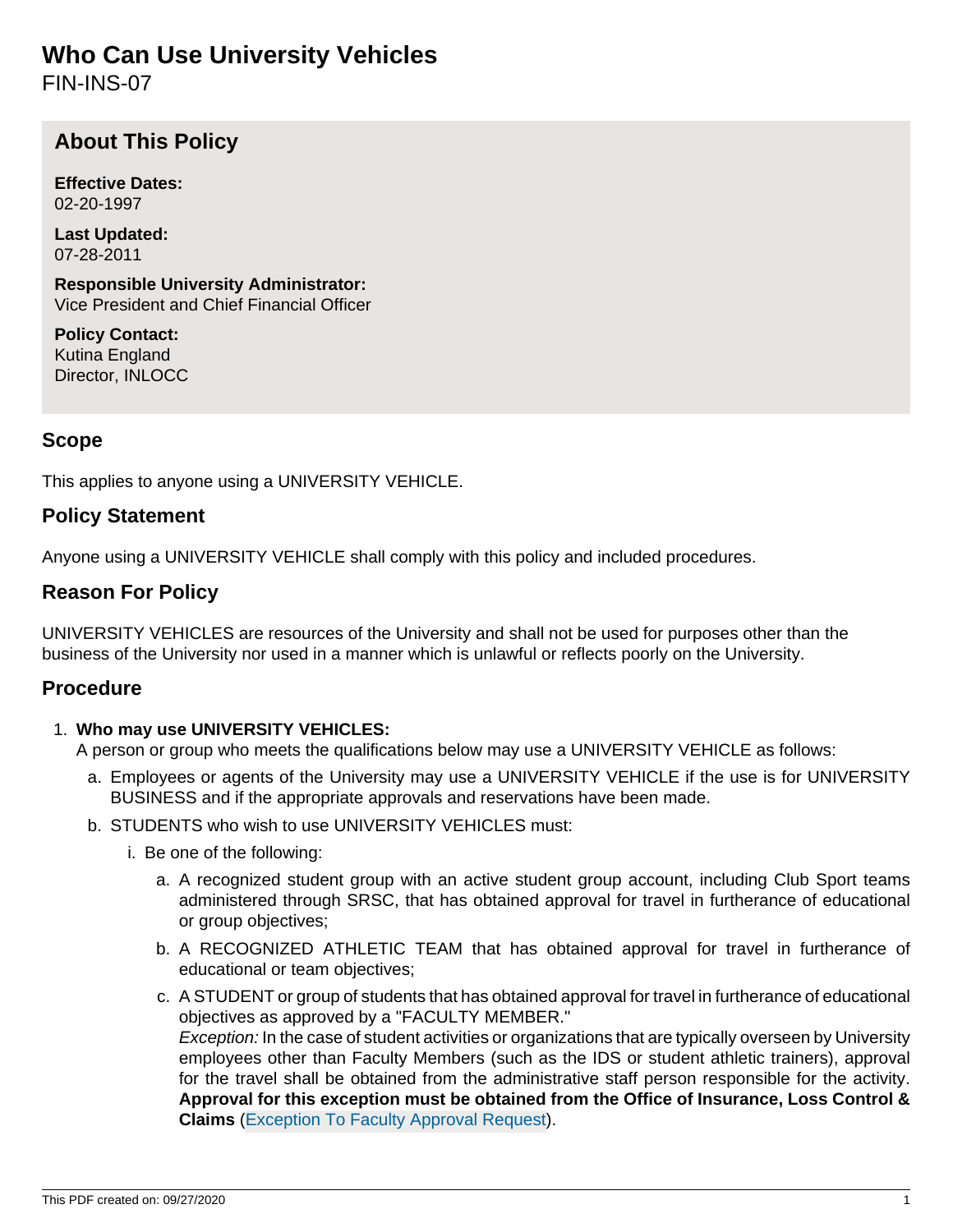- ii. Apply for and obtain the appropriate approvals for the proposed travel. (At IUB: [https://onestart.iu.edu/](https://onestart.iu.edu/kr-prd/kew/EDocLite?edlName=MOTR.Trip.Doctype&userAction=initiate) [kr-prd/kew/EDocLite?edlName=MOTR.Trip.Doctype&userAction=initiate\)](https://onestart.iu.edu/kr-prd/kew/EDocLite?edlName=MOTR.Trip.Doctype&userAction=initiate); and
- iii. Be accompanied by an APPROVED UNIVERSITY EMPLOYEE if 6 or more students are in the group. When evaluating applications, the entire number of students undertaking a trip to a given destination will be considered together. Separate applications on behalf of multiple "groups" of five or fewer to avoid the requirement of an APPROVED UNIVERSITY EMPLOYEE accompanying the group will be combined.
- iv. If, at any time during the trip (i.e., whether driving to or from the destination or short/side trips or incidental driving after reaching the destination), more than 6 students are in the vehicle, the APPROVED UNIVERSITY EMPLOYEE must accompany the group. Groups that have more than one vehicle, and that anticipate that groups of 6 or more students may need to be transported at the same time, should plan to have sufficient APPROVED UNIVERSITY EMPLOYEES on the trip to remain in compliance with this policy at all times.
- v. A student group that requires more than four vehicles for its trip must arrange for an alternative means of transportation (e.g., a bus) unless the group requests and receives an exemption from this rule from both the Motor Pool and the Office of Insurance, Loss Control & Claims. [Request For Exception To](https://inlocc.iu.edu/Forms/RequestForExceptionToFourVehLimit.cfm) [Four Vehicle Limit](https://inlocc.iu.edu/Forms/RequestForExceptionToFourVehLimit.cfm).
- vi. If a question arises concerning whether a trip is "in furtherance of group/ team or educational objectives," the Office of Insurance, Loss Control & Claims shall make an initial determination of whether the proposed trip is within those objectives. If an application is denied on this ground, the STUDENT or student group may appeal to the Vehicle Use Appeals Committee, consisting of (at least) a representative of OILCC other than the person making the original decision, a faculty representative, a student representative, and a Motor Pool Representative. The decision of this committee shall be final, with no further avenue for appeal by the student or student group. [Vehicle Use Appeal.](https://inlocc.iu.edu/Forms/VehicleUseAppeal.cfm)
- c. An individual who is not an employee, agent or STUDENT of the University, or an entity or group that is not affiliated with the University, may, in limited circumstances and in accordance with the Indiana University Motor Pool policies, rent UNIVERSITY VEHICLES. Among other requirements, applicants must provide proof of insurance coverage for liability and damage to UNIVERSITY VEHICLES, holding Indiana University harmless from all liabilities arising from their use of UNIVERSITY VEHICLES. While not a "UNIVERSITY DRIVER" for purposes of this policy or any other purpose, the driver of a vehicle rented under this provision must also comply with Paragraphs 2 and 3 of this Policy. A driver of a vehicle rented under this provision is not covered by Indiana University's workers compensation policy or The Trustees defense and indemnification policy.

Specifically, employees of independent contractors, e.g., agencies providing temporary employees, are **not** authorized to use UNIVERSITY VEHICLES **unless** there is a contractual agreement with Indiana University as outlined in this paragraph. Such contracts must be approved by Purchasing as a part of the contractual process, by Legal Counsel's Office, or by OILCC, and the required insurance documents must be on file with OILCC.

In this instance, "affiliated" means they are part of the core mission of the University and does not include, in general, External Agencies.

# 2. **Driver Requirements.**

## **A UNIVERSITY DRIVER shall:**

- a. Be at least twenty-one years old. **Exception:** An **employee or agent of the University** who is at least eighteen years old and meets all other requirements of this section may operate a UNIVERSITY VEHICLE in the course of their assigned duties
	- on their home campus and surrounding county;
	- between campuses;
	- but shall not carry more than (the driver plus) two passengers at any time.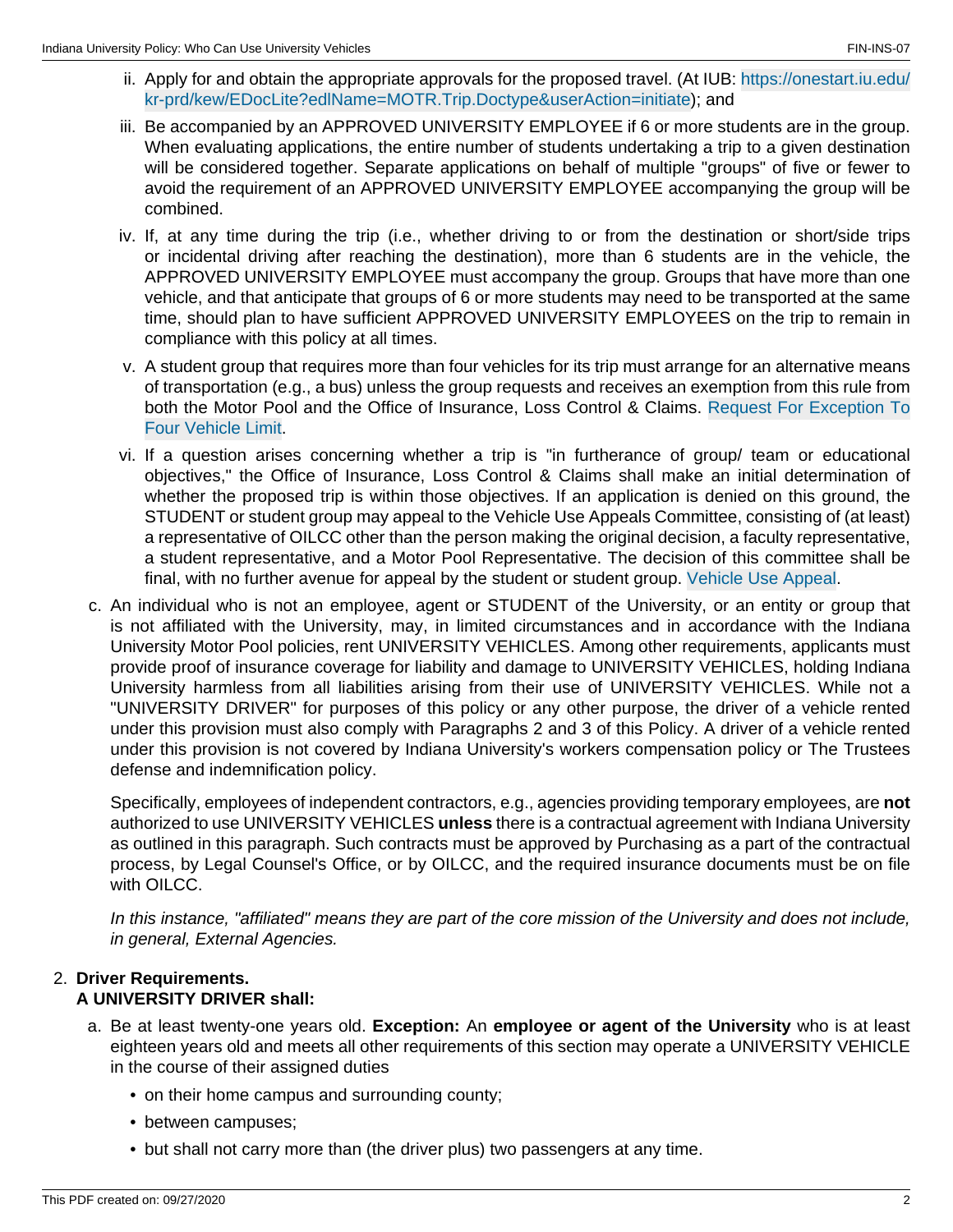- b. Possess a valid operator's license of the type required by the vehicle used, and this license must be issued by one of the states, Commonwealths, territories, or possessions of the United States or by a Canadian province; other international licenses are not acceptable.
- c. Comply with all license restrictions.
- d. Obey all laws of the jurisdiction in which he/she operates the UNIVERSITY VEHICLE.
- e. [Submit their driver's license information](https://inlocc.iu.edu/CAS/MVR2/First/FirstStepSubmit.cfm) for a license check before driving UNIVERSITY VEHICLES.

## 3. **Driver Prohibitions.**

#### **A UNIVERSITY DRIVER shall not:**

a. Allow anyone who is not a UNIVERSITY DRIVER to operate a UNIVERSITY VEHICLE. More than one STUDENT or employee may be approved as a UNIVERSITY DRIVER for a particular trip; in those circumstances, only those members of the group shall drive the UNIVERSITY VEHICLE. All drivers must have their licenses approved through the Office of Insurance, Loss Control & Claims. Only those drivers who are approved may drive except in extraordinary circumstances as explained in the emergency and rental vehicle exceptions.

The **emergency** exception to this provision is a situation in which failure to allow a person who is not a UNIVERSITY DRIVER to drive would create an unsafe situation. For instance, a university employee is on a long trip and becomes ill or sleepy but is unable to immediately stop for rest. Allowing a properly licensed passenger to drive is clearly the best alternative.

The **rental vehicle** exception is as follows:

- If the "UNIVERSITY VEHICLE" is a rental vehicle
- and it is rented from an "approved rental company" and
- The approved UNIVERSITY DRIVER needs relieved, e.g., they are sleepy, and
- A person accompanying the approved driver but who is not a university employee meets the following requirements
	- They are at least 21 years of age.
	- Possess a valid operator's license of the type required by the vehicle used, and this license must be issued by one of the states, Commonwealths, territories, or possessions of the United States or by a Canadian province; other international licenses are not acceptable.
	- Comply with all license restrictions.
	- Obey all laws of the jurisdiction in which he/she operates the UNIVERSITY VEHICLE.
	- [Submit their driver's license information](https://inlocc.iu.edu/CAS/MVR2/First/FirstStepSubmit.cfm) for a license check before driving UNIVERSITY VEHICLES.

then the temporary replacement driver may drive the vehicle.

Approved rental companies shall provide primary auto liability coverage of at least \$1 million. These include:

- Enterprise
- National

This applies to vehicles operated in the United States or Canada.

- b. Operate a UNIVERSITY VEHICLE with his/her ability to drive is impaired by alcohol or drugs (including legal drugs which diminish the capacity to drive safely).
- c. Transport or consume alcoholic beverages or illegally possessed controlled substances in a UNIVERSITY VEHICLE.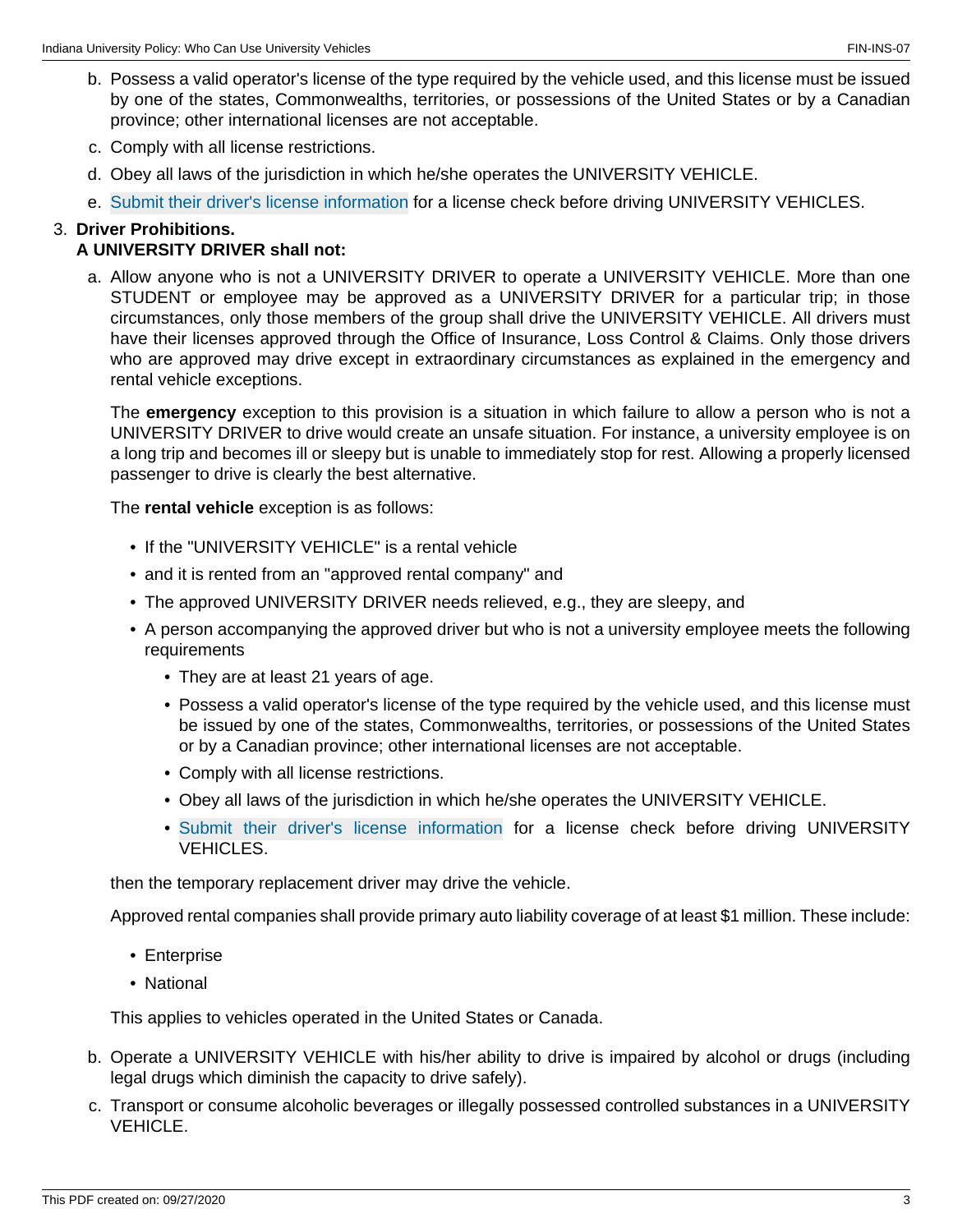d. Smoke or use tobacco products, or allow passengers to smoke or use tobacco products in a UNIVERSITY VEHICLE.

### 4. **INSURANCE COVERAGE:**

- An **employee** who is using a covered vehicle in the course and scope of their duties is fully covered by university insurance and The Trustees of Indiana University Defense and Indemnification Policy. Note that an employee using a vehicle in violation of the law (e.g., driving while intoxicated) will not be deemed as in the course and scope of their duties.
- Coverage shall extend to a family member of the trustees, officers, directors, employees or agents only when such family member is driving a covered vehicle because a failure to do so would be perilous, e.g., an employee's ability to drive is impaired and there is no other option but to continue the trip. In this situation, the limit of self insurance indemnification plus commercial insurance coverage is \$250,000.
- If the covered vehicle is being used by an insured for a non-business use, the limits of liability for self insurance indemnification and commercial insurance coverage is \$250,000.
- Coverage for assigned autos, while being used for personal purposes by a trustee, director, officer, employee or agent is subject to a limit of liability of \$250,000, self insurance indemnification and commercial insurance coverage.
- For any other permissive user of a covered vehicle, including students enrolled at Indiana University while operating a covered auto in connection with an approved student activity, the limit of of self insurance indemnification plus commercial insurance coverage is \$150,000.

### 5. **Limitations on Use:**

UNIVERSITY VEHICLES will be used only for UNIVERSITY BUSINESS, or as permitted by Internal Revenue Service regulations governing 501(c)(3) entities. **Incidental use is permitted.** UNIVERSITY DRIVERS may use the UNIVERSITY VEHICLE as they reasonably see fit while on an approved trip. However, the Trustee's defense and indemnification and worker's compensation policies will apply only to incidental uses necessitated by the UNIVERSITY DRIVER'S absence from home due to the UNIVERSITY BUSINESS purpose (e.g, driving to and from meals) and will not apply for incidental uses such as recreation or entertainment. In the latter case, any loss must be covered by the UNIVERSITY DRIVER'S personal auto, health or other applicable insurance.

6. **Limitations on Coverage of Workers Compensation and The Trustees of Indiana University Defense and Indemnification Policies.**

In the event of an accident, the university's defense and indemnification policies and worker's compensation coverage will **NOT** apply in the following circumstances:

- a. If the driver is using a UNIVERSITY VEHICLE, but is not on UNIVERSITY BUSINESS.
- b. If the driver's ability to operate the vehicle is impaired by alcohol or drugs.
- c. If the driver is on sabbatical or other leave from the University.

## **Definitions**

**UNIVERSITY DRIVER:** An employee or agent of the University, at least twenty-one years old, who is approved to drive a UNIVERSITY VEHICLE under this policy; also employees or agents of the University, at least eighteen years old, but subject to the limitations specified above in Driver Requirements; and,

A **STUDENT**, at least twenty-one years old, who is approved to drive a UNIVERSITY VEHICLE under this policy. The approval process for STUDENT drivers can be completed at the IUB Motor Pool prior to rental of a vehicle, or through the Office of Insurance, Loss Control and Claims prior to using any UNIVERSITY VEHICLE or commercially rented vehicle.

There may be more than one UNIVERSITY DRIVER for a particular trip. **All approved drivers must be listed on the vehicle rental form when a vehicle is rented from Motor Pool. Only those drivers listed may drive except in extraordinary circumstances as explained in the exception.** For all vehicles not rented from Motor Pool (e.g., departmental vehicles), it is the responsibility of the department to maintain a list of approved STUDENT drivers.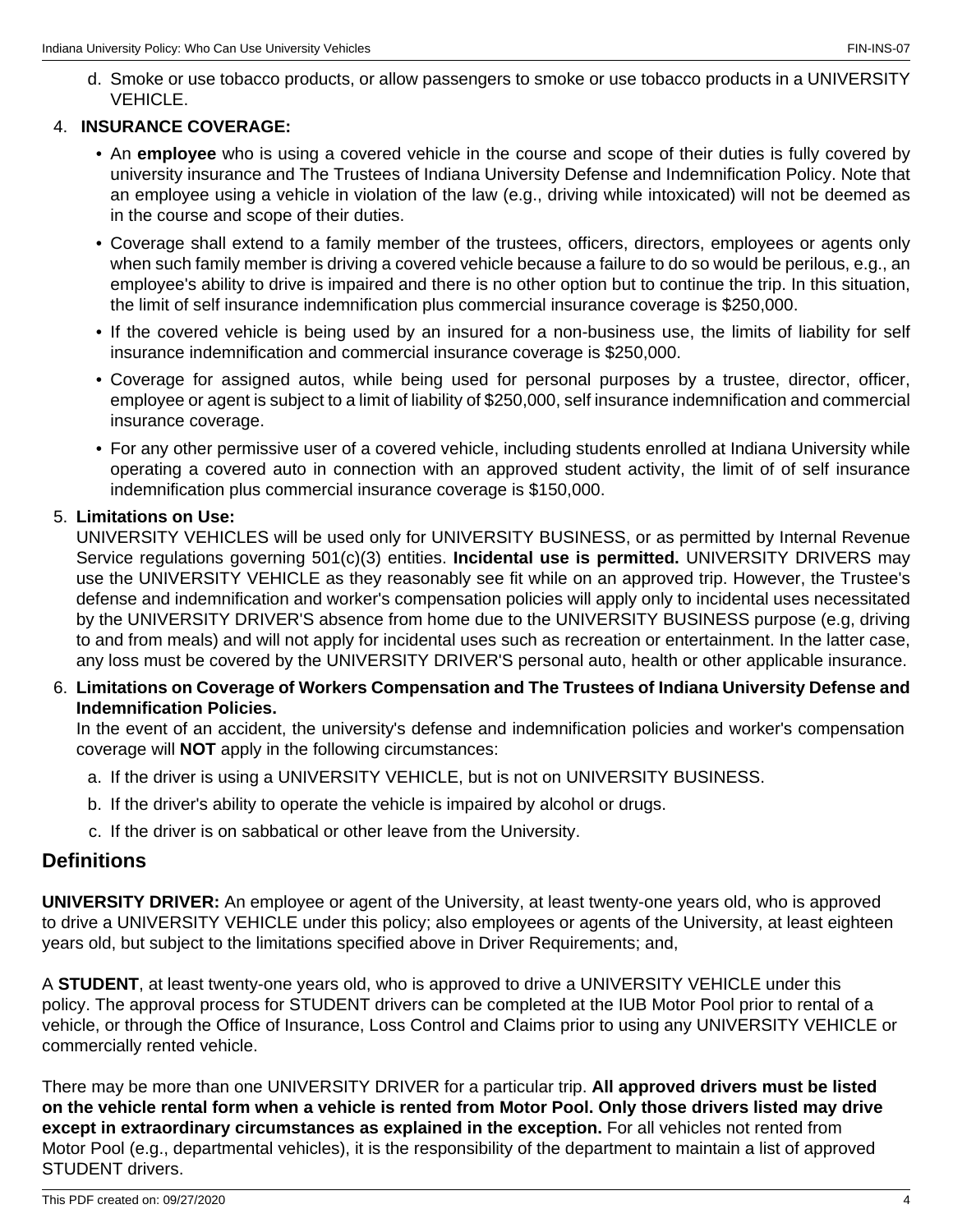### **A person on leave from the University (e.g., FMLA) shall not be approved as a UNIVERSITY DRIVER.**

**STUDENT:** For the purposes of this policy, a "student" is any person who is pursuing an education at Indiana University student and not, within the scope and time of the vehicle use, acting as an employee of the University.

**UNIVERSITY VEHICLE:** All licensed vehicles owned, leased, or rented by or for Indiana University. (See the Related Information section concerning IC 34-13-3.) This definition includes personal vehicles when operated on UNIVERSITY BUSINESS.

**UNIVERSITY BUSINESS:** those activities that further the mission of the university and, in the case of an employee of the university, are within the scope and authority of that person's employment. For example: normal student transportation activities, e.g., handicapped students shuttles, Campus Bus, are deemed to be "in furtherance of educational objectives" within the course of their normal use. E.g., driving a personal vehicle on an university errand or from one location to another to teach is university business. This definition applies whether the driver is reimbursed for use of a personal vehicle or not.

#### **APPROVED UNIVERSITY EMPLOYEE:**

- A full time employee as defined by Human Resources policies;
- an instructor who holds the rank of Associate Instructor or higher;
- a coach, assistant coach, or part-time assistant coach employed by the Athletics department;
- a Resident Assistant;
- a Graduate Assistant;
- an Adjunct Faculty member;
- a "Trip Coordinator" for IMU Outdoor Adventures;
- Any other parttime employee who works at least an average of 20 hours per week as approved by Insurance, Loss Control and Claims and is at least twenty-one years old, or twenty years old with approval of the Office of Insurance, Loss Control

and Claims based on verified experience or approved training.

It is the drivers' responsibility to read this and all associated policies and procedures, understand them and follow them. Failure to do so may result in suspension of university driving privileges and/or disciplinary action.

**RECOGNIZED ATHLETIC TEAMS:** Those teams operating under the aegis of the athletic department of any campus.

**FACULTY MEMBER:** The faculty shall consist of the Chancellors and all professors and instructors with tenurerelated appointments at the various campuses, and professional librarians with tenure-related appointments.

**INSURANCE COVERAGE:** In some instances, for the sake of brevity, "INSURANCE COVERAGE" is used to describe a combination of self insurance and commercial insurance. Self insurance is used for indemnification of persons identified here and other places and is not "insurance."

## **Sanctions**

Violations of this policy may result in suspension of UNIVERSITY VEHICLE driving privileges for an appropriate period of time. In addition, the operator may be subject to university disciplinary procedures.

# **History**

This policy was established on February 20, 1997.

# **Related Information**